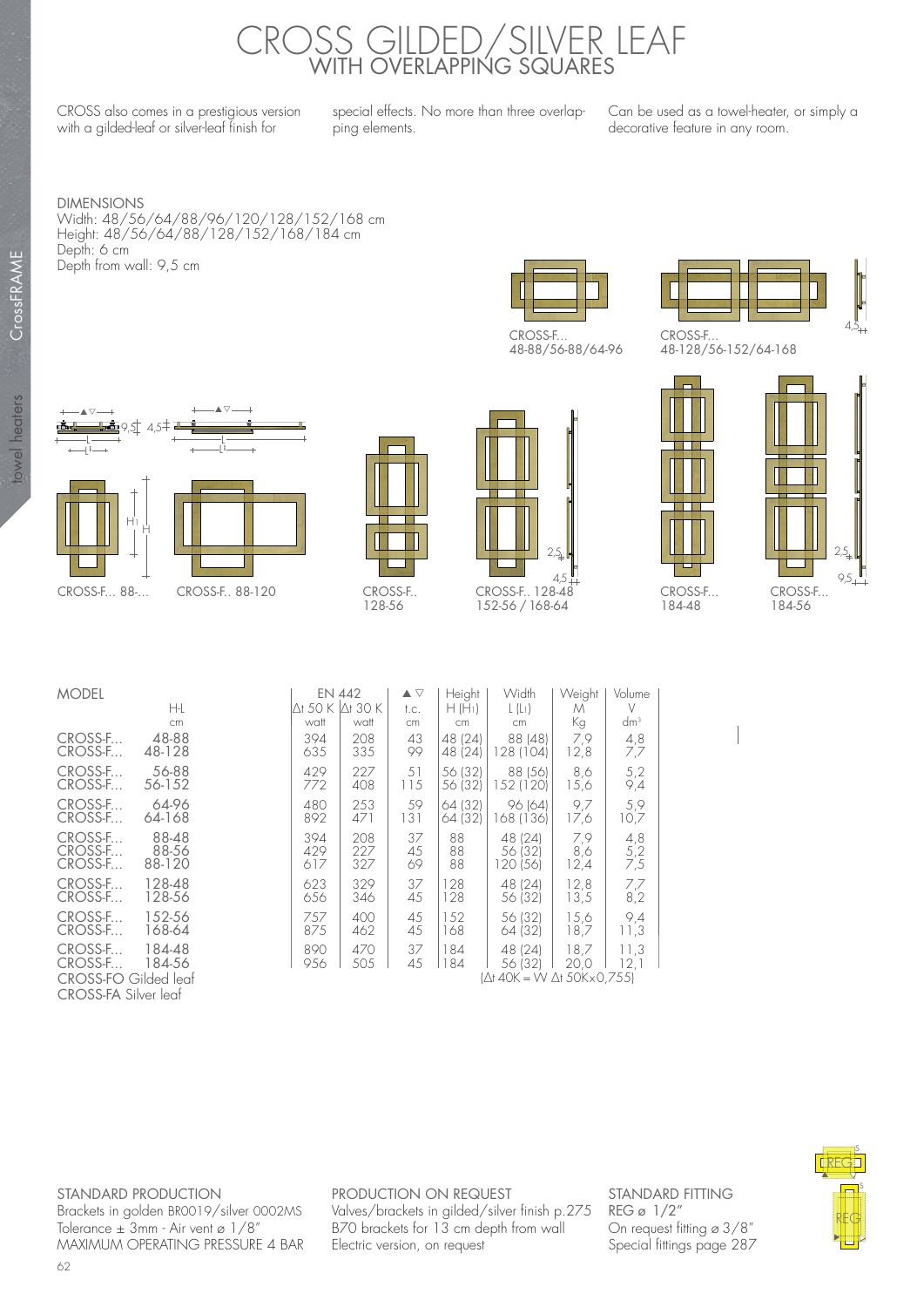## TAPPING CENTRES

Horizontal Models





TECHNICAL DATA page 66



RECOMMENDED VALVES as standard at the rear of the radiator

CHROME PLATED VALVES KIT WITH:

- nº2 Valves with O-ring Tangs
- nº2 Fittings (multilayer ø16, copper ø12,14) - nº2 Round washers On request: Polished stainless tube cover (to be cut to right size) Art. CA18
- 



CrossFRAME CrossFRAME towel heaters towel heaters

CROSS FO 128-48

REMOTE FITTINGS Art. REM tapping centres  $\blacktriangle \triangledown$  L<sup>1</sup> - 6cm



REMOTE VALVES ASSEMBLY KIT p. 281 with: - nº2 Fittings (multilayer ø16, copper ø12,14)

REMOTE TON VALVES ASSEMBLY KIT Art. KVG

REMOTE TON VALVES ASSEMBLY KIT with<br>THERMOSTATIC head Art. KVGT THERMOSTATIC head



REVERSE TON VALVES KIT page 277

Art. KVR

REVERSE TON VALVES KIT with<br>THERMOSTATIC head Art. KTR THERMOSTATIC head

s